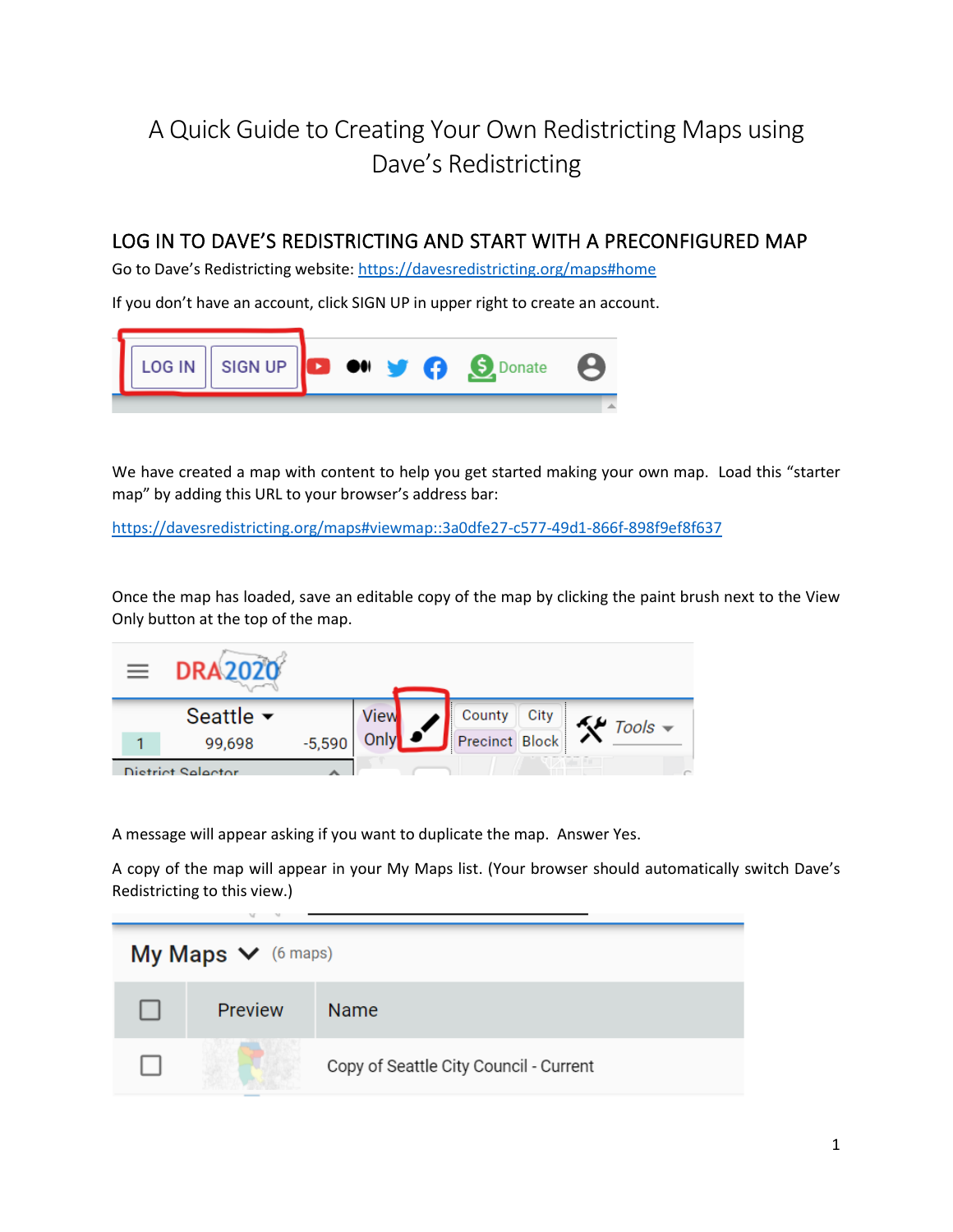Select this map by clicking the check box next to it or clicking the title of the map. Change its name by clicking the Rename button on the ribbon at the top of the list of maps.

|                | My Maps V (6 maps) / Edit < Share Duplicate T Publish Delete B Rename D Label & Groups |
|----------------|----------------------------------------------------------------------------------------|
| <b>Preview</b> | <b>Name</b>                                                                            |
|                | Copy of Seattle City Council - Current                                                 |

Once renamed, Click the Edit button at the top of the list.

|  |                                        | My Maps V (6 maps) > Edit < Share Duplicate T Publish Delete C Rename D Label 3. Groups |
|--|----------------------------------------|-----------------------------------------------------------------------------------------|
|  | <b>Preview</b>                         | <b>Name</b>                                                                             |
|  | Copy of Seattle City Council - Current |                                                                                         |

## SETTING UP TO EDIT THE MAP:

Under Overlays, click the box next to Background Map and District Lines to turn those layers on. Click the box next to Precinct Lines to turn that layer off.

| Overlays              |                      |  |
|-----------------------|----------------------|--|
| Background Map        |                      |  |
| <b>District Lines</b> | Labels               |  |
| <b>Precinct Lines</b> | $\vee$ Labels $\vee$ |  |
| <b>County Lines</b>   | Labels               |  |
| <b>City Lines</b>     | Landmarks            |  |

Click the box next to the Labels layer with the dropdown arrow to get a selection of labels for these layers.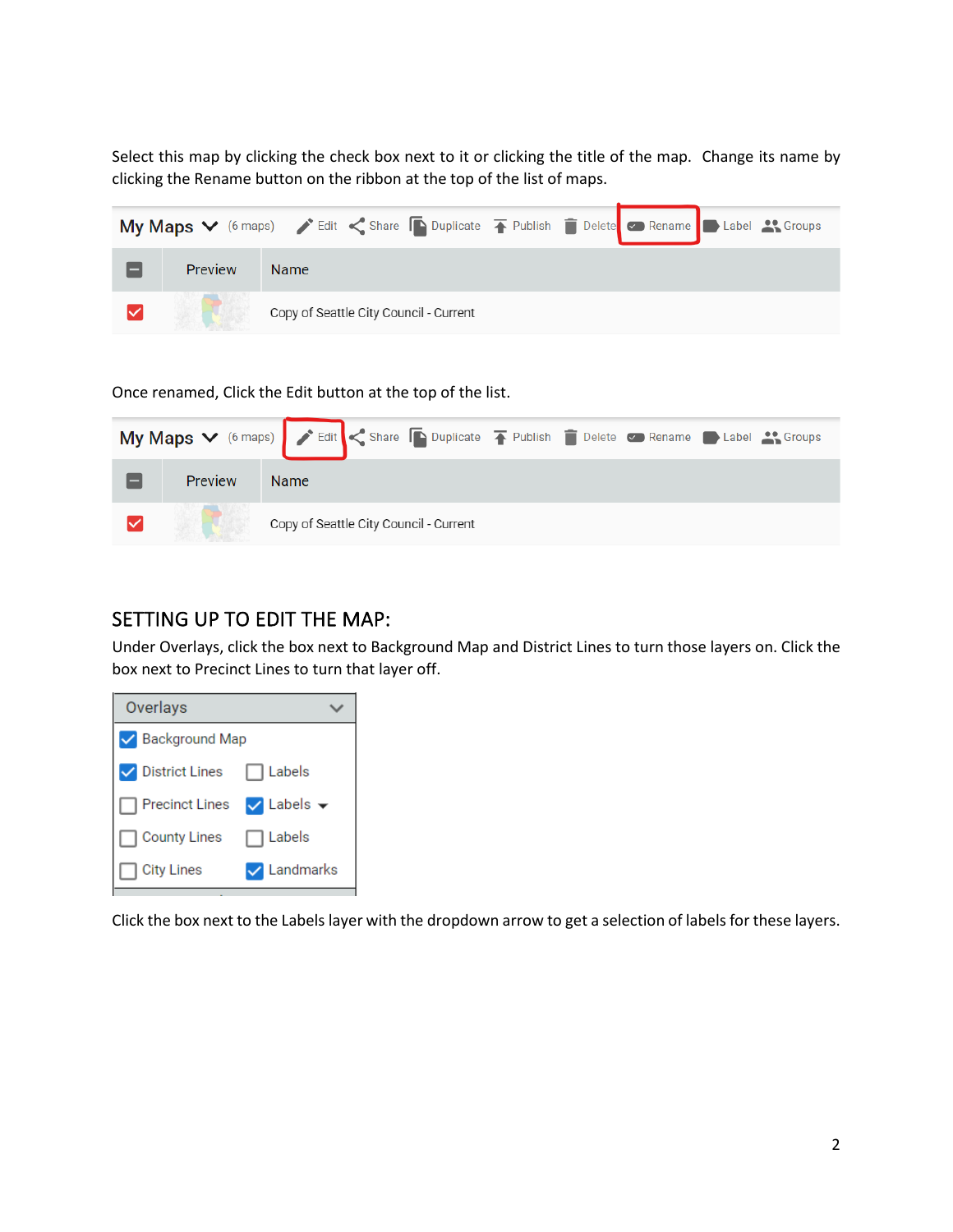| Overlays                  |           |  |
|---------------------------|-----------|--|
| Background Map            |           |  |
| <b>District Lines</b>     | Labels    |  |
| Precinct Lines V Labels ▼ |           |  |
| <b>County Lines</b>       | Labels    |  |
| <b>City Lines</b>         | Landmarks |  |

#### Choose the Total Pop label and click APPLY.

| <b>Precinct Labels</b>                                   |                               |  |  |  |
|----------------------------------------------------------|-------------------------------|--|--|--|
| Select up to 3 labels to display on all of the precincts |                               |  |  |  |
| Name                                                     |                               |  |  |  |
| <b>Total Pop</b>                                         | <b>Total VAP</b>              |  |  |  |
| White                                                    | White VAP                     |  |  |  |
| Hispanic                                                 | Hispanic VAP                  |  |  |  |
| Black<br>. .                                             | <b>Black VAP</b>              |  |  |  |
| Asian                                                    | Asian VAP                     |  |  |  |
| Native                                                   | Native VAP                    |  |  |  |
| Pacific                                                  | Pacific VAP                   |  |  |  |
| Democratic                                               | Republican                    |  |  |  |
|                                                          | <b>APPLY</b><br><b>CANCEL</b> |  |  |  |

Under Custom Overlays you can adjust how the Neighborhood/Attendance layers look by clicking the arrow on the right to expose the properties of the layer.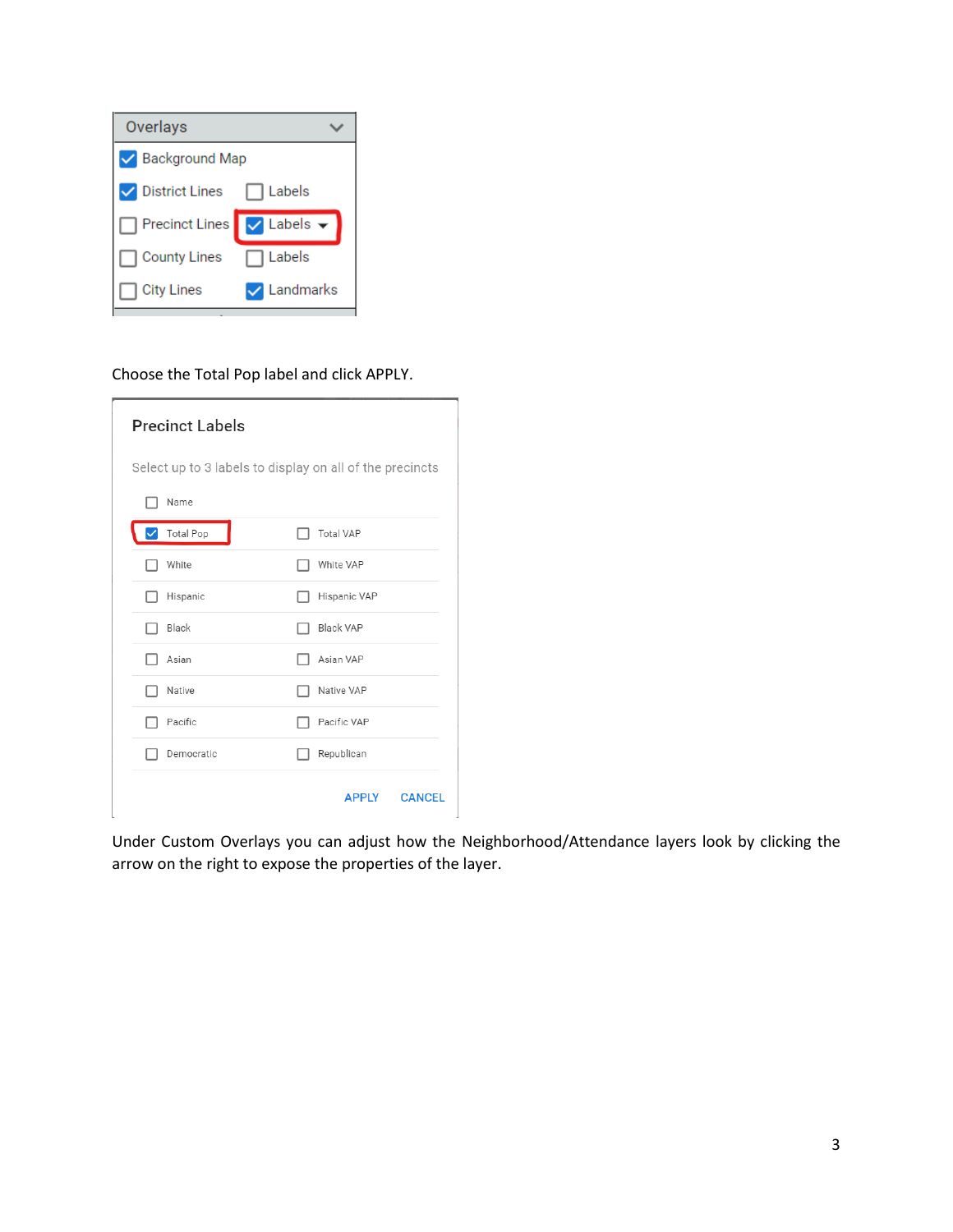

For best results, experiment with the line color and width and leave the fill toggled off. To make these layers not visible, toggle off both the line and fill.

# EDITING IN DAVE'S REDISTRICTING:

Under the District Selector, click the circle next to the district you with to edit. The district currently being edited will show above the District Selector. Note the Population and Deviation numbers. The target population is **105,288,** and the difference between the largest and smallest populations should be about 1000:



Once the district has been selected, use the tools in the upper left of the map to edit the district. Hover over a tool with your mouse to learn what they do.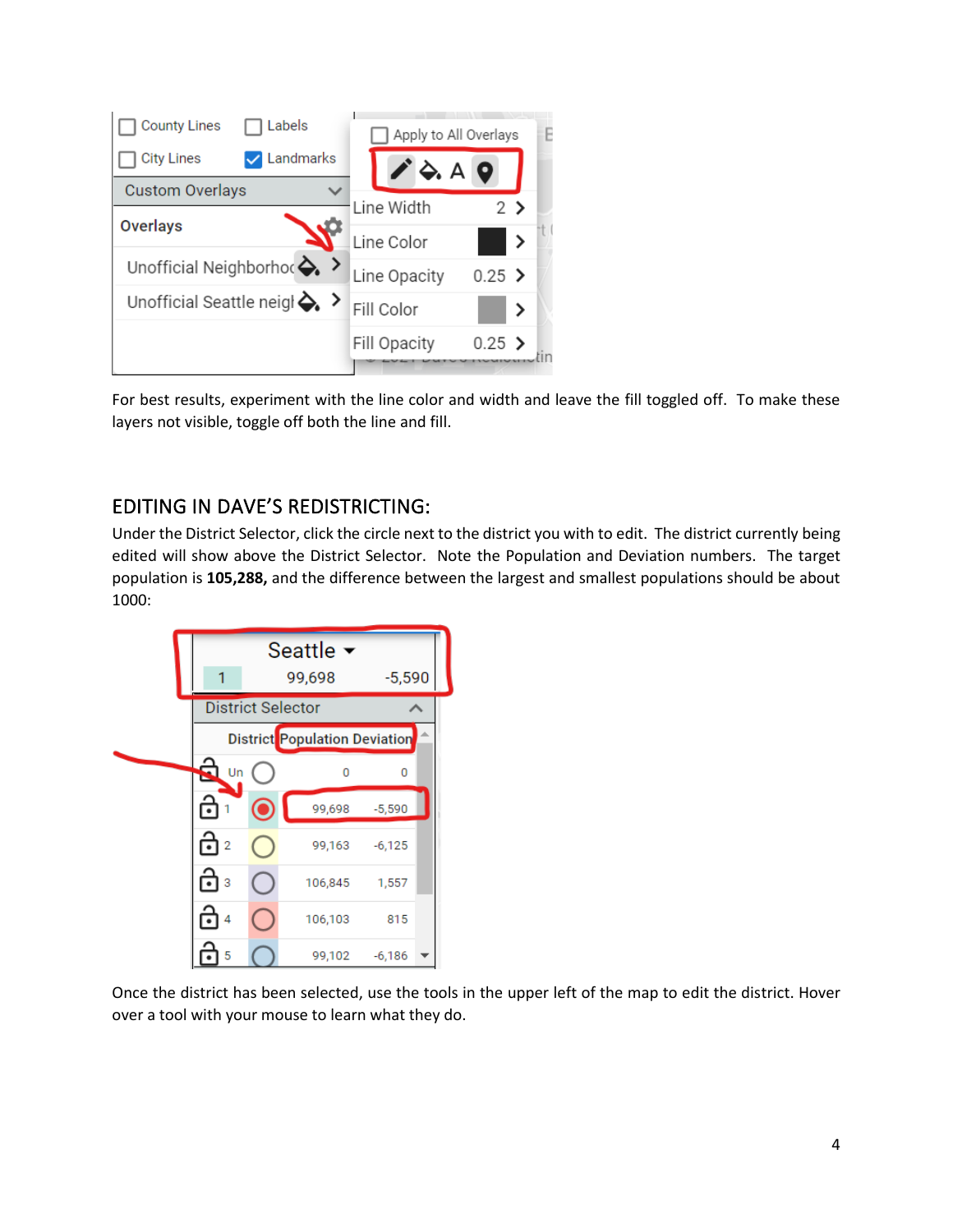

Pro Editing Tips:

- Zoom and Pan to the area of a district you wish to change.
- Use the Paintbrush to select areas you wish to add to the district. By clicking and dragging the Paintbrush you can select more than one area.
- Change the size of the areas buy clicking the Precinct or Block buttons. Blocks are the smallest area you can add. If the Block button is chosen, you must click the map twice with the Paintbrush to expose them. If you followed the editing set up steps listed above, both Precincts and Blocks are labeled with their population.
- Use the Undo button to remove a selected area.
- Use the Confirm block assignments (green check mark usually to the right of your selection) to save your changes.
- The map itself is automatically saved.
- Do not use the Erase button as it will remove the area you are working on.

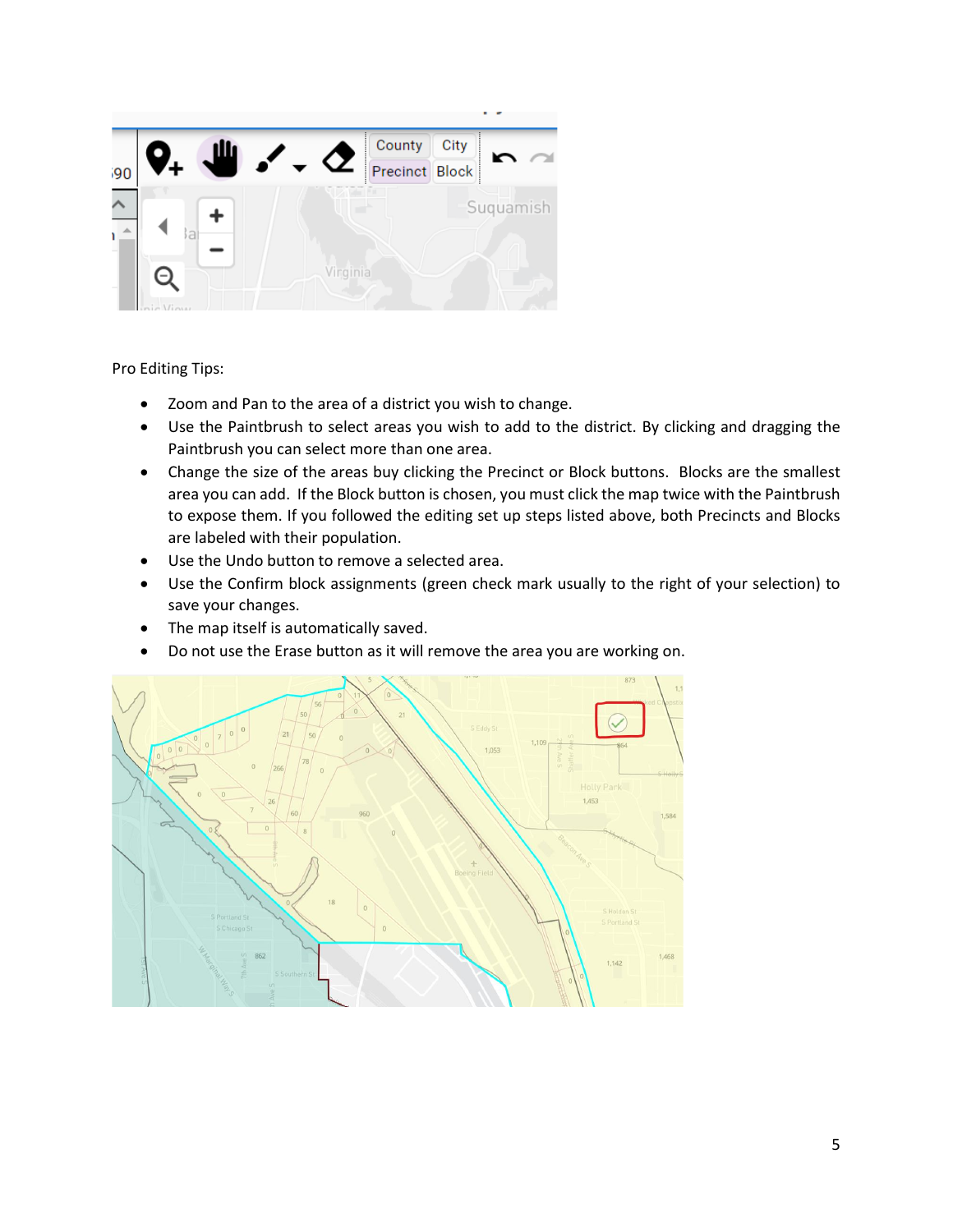## SHARING AND EXPORTING YOUR RESULTS:

You can export the results of your map from an edit session, by clicking the Export button on the top right of the map.



A dialog box listing several export options will open. Choose an option and click EXPORT

| Export Map to a File |                                                |                                                                                  |  |  |  |
|----------------------|------------------------------------------------|----------------------------------------------------------------------------------|--|--|--|
|                      | District Data<br>(as.csv)                      | All census, voting age and election data<br>(except PVI), aggregated by district |  |  |  |
|                      | <b>Precinct Data</b><br>(as.csv)               | All census, voting age and election data<br>(except PVI), by precinct            |  |  |  |
|                      | Map Analytics<br>(as .json)                    | Basic and advanced analytics                                                     |  |  |  |
|                      | District Abstract<br>(as .json)                | Selected district data used by analytics                                         |  |  |  |
|                      | <b>District Shapes</b><br>(as .geojson)        | District shape geometry                                                          |  |  |  |
|                      | <b>District Shapes</b><br>(as Shapefile, .zip) | District shape geometry as Shapefile                                             |  |  |  |
|                      | Map Image<br>(as .png)                         | An image of the state showing the districts                                      |  |  |  |
|                      | Map Archive<br>(as .json)                      | An archive that can be reimported                                                |  |  |  |
|                      |                                                | <b>CANCEL</b><br><b>EXPORT</b>                                                   |  |  |  |

You can share your map from an edit session or from your My Maps page by clicking the Share button on the ribbon.



A dialog box will appear with the map's URL, and you can copy the link to share with others.